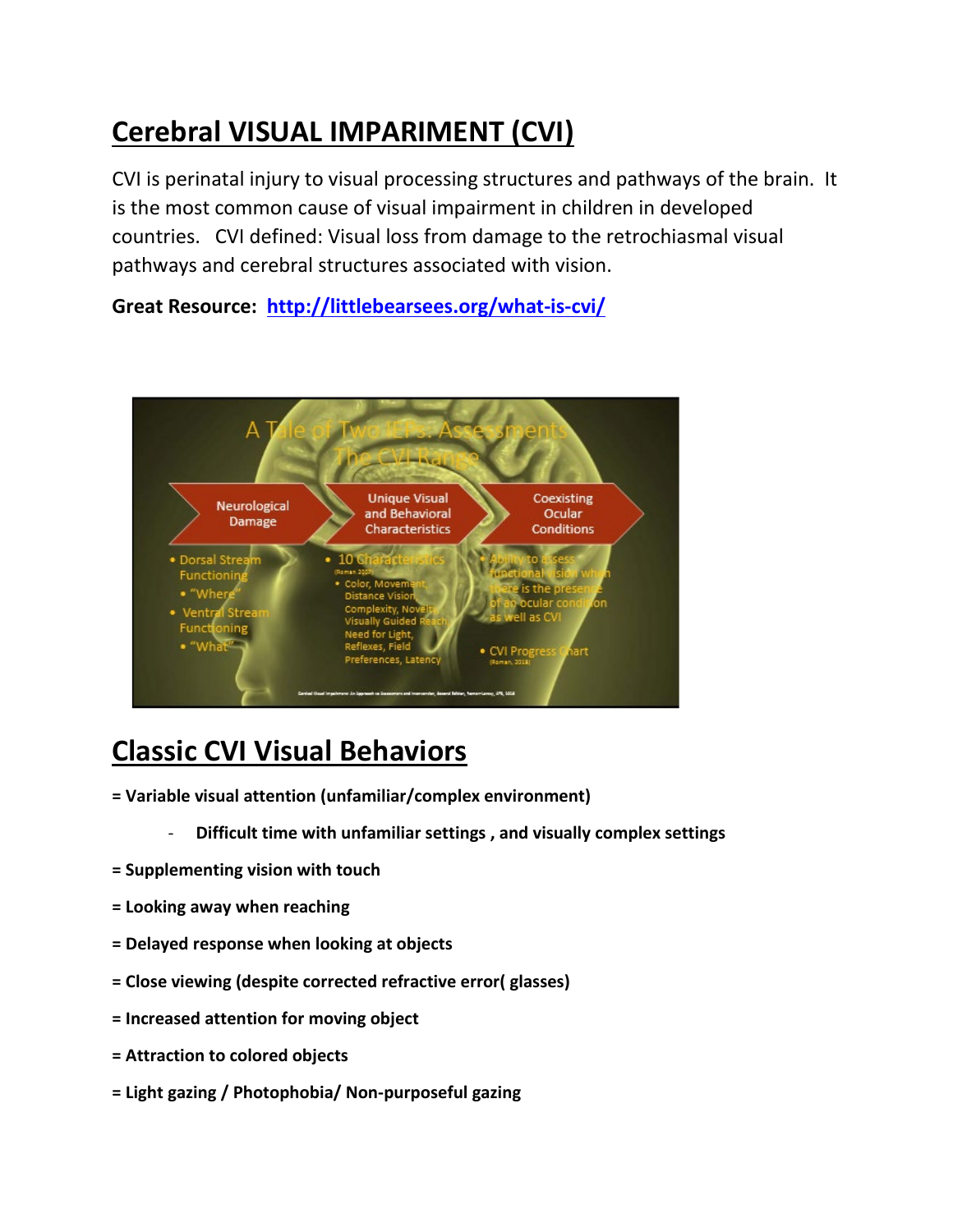**= Prefer peripheral vision or a particular part of their visual field is more responsive** 

**CVI kids have variable response to their visual settings, and have a difficult time with NEW and COMPLEX visual stimuli. THUS, making images CLEARER + SHARPER with minimal background clutter will GO A LONG WAY for their VISUAL DEVELOPMENT!!**

### $\rightarrow$  HIGH CONTRAST

**BRIGHT COLORS** 

 $\rightarrow$  **MOVEMENTS with LIGHTS in their VISUAL FIELD of PREFERENCE** 

**Vision development/Therapist Recommendations:** 

**1) Use light for contrast- based discrimination** 



a) IPAD: iPad has many [accessibility](http://www.wonderbaby.org/articles/ipad-accessibility) features including VoiceOver, Zoom, font settings and AssistiveTouch that can be a great benefit for many students with CVI

#### **IPAD APPLICATIONS:**

- 1) Art Of [Glow](https://itunes.apple.com/us/app/art-of-glow/id387680399?mt=8&ign-mpt=uo%3D4) By Natenai Ariyatrakool
- 2) [Peekaboo](https://itunes.apple.com/us/app/peekaboo-barn/id300590611?mt=8&ign-mpt=uo%3D4) Barn By Night & Day Studios [\(review\)](http://www.wonderbaby.org/articles/peekaboo-barn-app-review)
- 3) [Infant](https://itunes.apple.com/us/app/infant-zoo-lite-visual-stimulation/id677233768?mt=8&ign-mpt=uo%3D4) Zoo Lite By treebetty
- 4) My [Talking](https://itunes.apple.com/us/app/my-talking-picture-board/id586535395?mt=8&ign-mpt=uo%3D4) Picture Board by Little Bear Sees [\(review\)](http://www.wonderbaby.org/articles/my-talking-picture-board-app-review)
- 5) Sago Mini [Sound](https://itunes.apple.com/us/app/sago-mini-sound-box/id640709006?mt=8&ign-mpt=uo%3D4) Box By Sago Sago [\(review\)](http://www.wonderbaby.org/articles/sound-shaker-app-review)
- 6) [iLoveFireworks Lite](https://itunes.apple.com/us/app/ilovefireworkslite/id305321745?mt=8&ign-mpt=uo%3D4) By Fireworks Games [\(review\)](http://www.wonderbaby.org/articles/fireworks-app-review)
- 7) [fluidity](https://itunes.apple.com/us/app/fluidity-hd/id399403909?mt=8&ign-mpt=uo%3D4) HD By nebulus design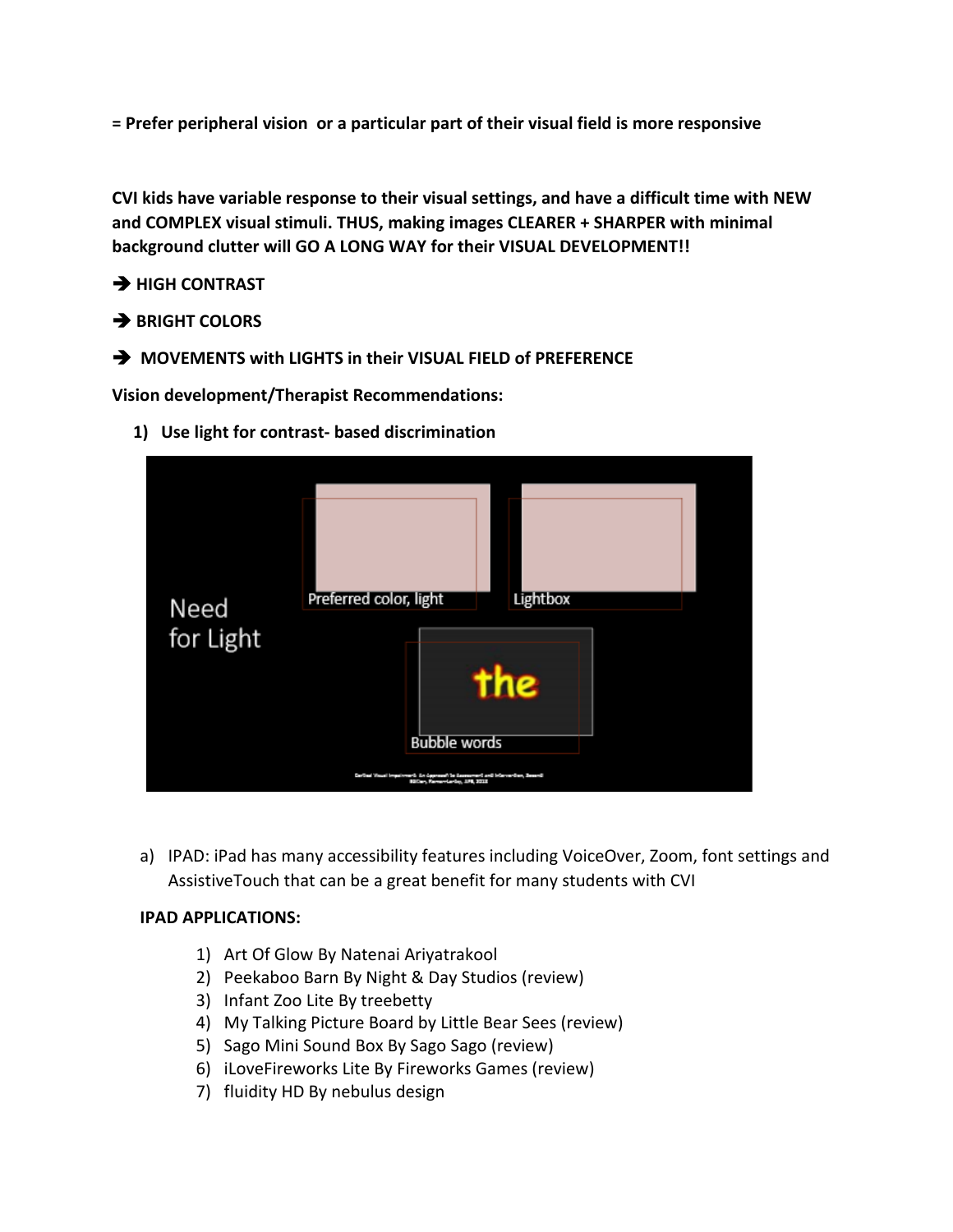- 8) [The](https://itunes.apple.com/us/app/the-cat-in-the-hat-dr.-seuss/id353473931?mt=8&ign-mpt=uo%3D4) Cat in the Hat By Oceanhouse Media
- 9) [Sensory](https://itunes.apple.com/us/app/sensory-electra/id639580740?mt=8&ign-mpt=uo%3D4) Electra By Sensory Apps Ltd
- 10) [Interactive](https://itunes.apple.com/us/app/interactive-alphabet/id383967580?mt=8&ign-mpt=uo%3D4) Alphabet By Piikea St
- 11) [Tap-N-See-Now](https://itunes.apple.com/us/app/tap-n-see-zoo/id491247565?mt=8&ign-mpt=uo%3D4) by Little Bear Sees [\(review\)](http://www.wonderbaby.org/articles/tap-n-see-app-review)
- 12) Cause and Effect [Sensory](https://itunes.apple.com/us/app/cause-effect-sensory-light/id533976433?mt=8&ign-mpt=uo%3D4) Light Box By Cognable [\(review\)](http://www.wonderbaby.org/articles/sensory-light-box-app-review)
- 13) Big Bang [Pictures](https://itunes.apple.com/us/app/big-bang-pictures/id586617928?mt=8&ign-mpt=uo%3D4) By Inclusive Technology
- 14) [Read2Go](https://itunes.apple.com/us/app/read2go/id425585903?mt=8&ign-mpt=uo%3D4) By Benetech [\(review\)](http://www.wonderbaby.org/articles/literacy-made-accessible)
- 15) [Pocket](https://itunes.apple.com/us/app/pocket-pond-hd/id370256313?mt=8&ign-mpt=uo%3D4) Pond By TriggerWave LLC



16) Peeping [Musicians](https://itunes.apple.com/us/app/peeping-musicians/id490120210?mt=8&ign-mpt=uo%3D4) By Inclusive Technology

17) [Bebot – Robot](https://itunes.apple.com/us/app/bebot-robot-synth/id300309944?mt=8&ign-mpt=uo%3D4) Synth By Normalware [\(review\)](http://www.wonderbaby.org/articles/bebot-app-review)

- 18) [Bloom](https://itunes.apple.com/us/app/bloom-hd/id373957864?mt=8&ign-mpt=uo%3D4) HD By Opal Limited [\(review\)](http://www.wonderbaby.org/articles/bloom-app-review)
- 19) [EDA](https://itunes.apple.com/us/app/eda-play/id633272369?mt=8&ign-mpt=uo%3D4) Play By EDA Play [\(review\)](http://www.wonderbaby.org/articles/eda-play-app-review)

20) [Bubbles](https://itunes.apple.com/us/app/bubbles/id284288607?mt=8&ign-mpt=uo%3D4) By Hog Bay Software [\(review\)](http://www.wonderbaby.org/articles/bubbles-app-review)

### **b) LIGHT BOX**

The [Light](https://shop.aph.org/webapp/wcs/stores/servlet/ProductDisplay?storeId=10001&catalogId=11051&krypto=w%2FE%2FZ6s4BbOTWTAk7uwYkwPqZ0gDTT8mPqLLyhhVaTsq5cuSkOiPy5BjiL90i%2FEyDtBzvF%2FUJVgS%0D%0A5fzQRbG3dg%3D%3D&ddkey=http:ProductDisplay) Box is a product sold by [American](http://www.aph.org/) [Printing](http://www.aph.org/) House for the Blind (APH). It is a rectangular shaped box with a bright light inside and has a translucent top that allows light to shine through.

- **2) Color is so vital to vision development** 
	- **a. Use color vision as a anchor for visual attention**
	- **b. Color can help one make sense of our visual world** 
		- **i. Notice a VISUAL TARGET**
		- **ii. IDENTIFY the visual target**
		- **iii. Group related elements of the Target**
		- **iv. Distinguish unrelated elements**
		- **v. Structure of Visual Space**

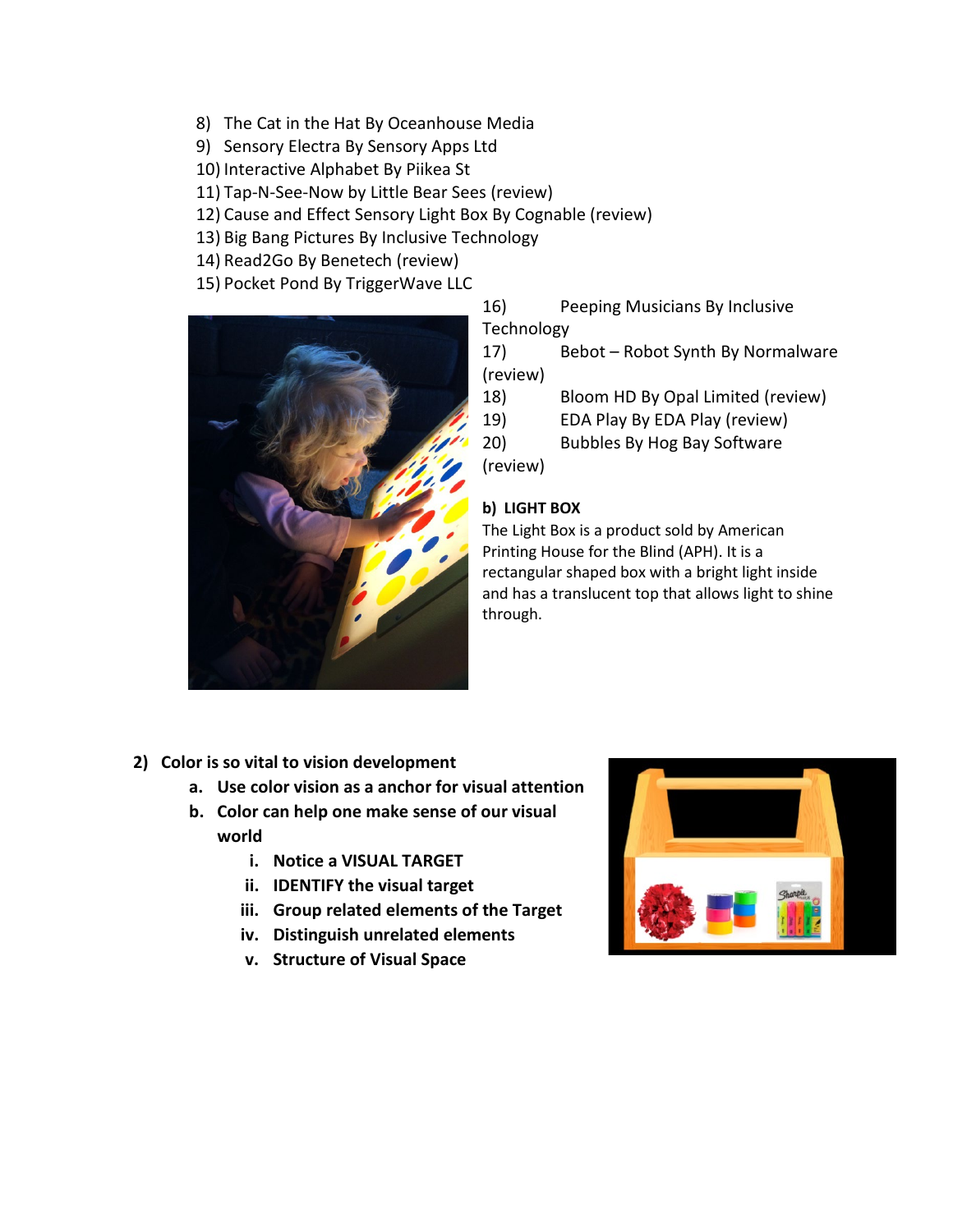

Color is used to group Color is used to group<br>the parts of this<br>"object" together, to<br>establish "feature<br>integration." (Principle<br>of Similarity)



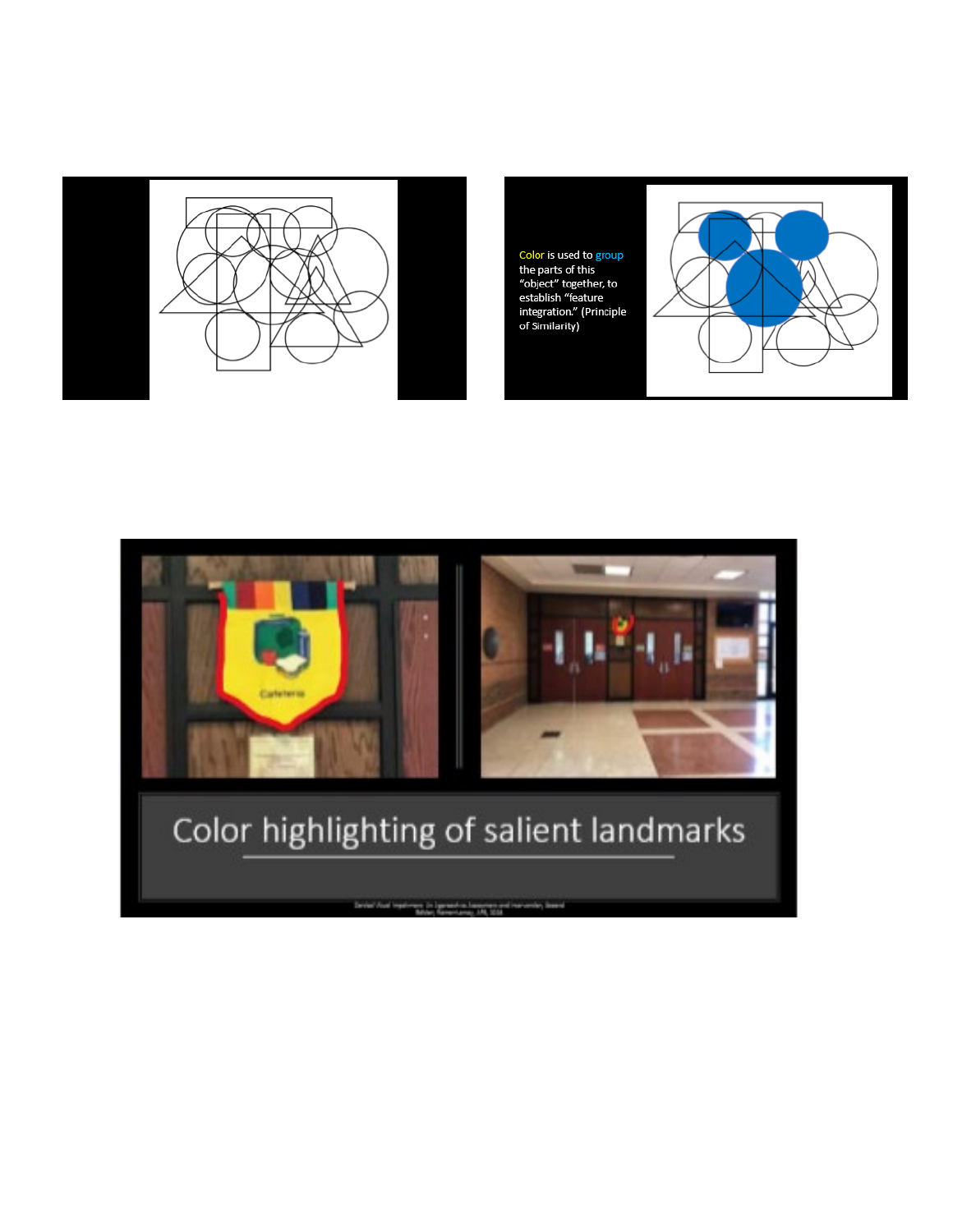



Color: complexity of array

Color is used to group elements into units.

Phases and characteristics from Roman-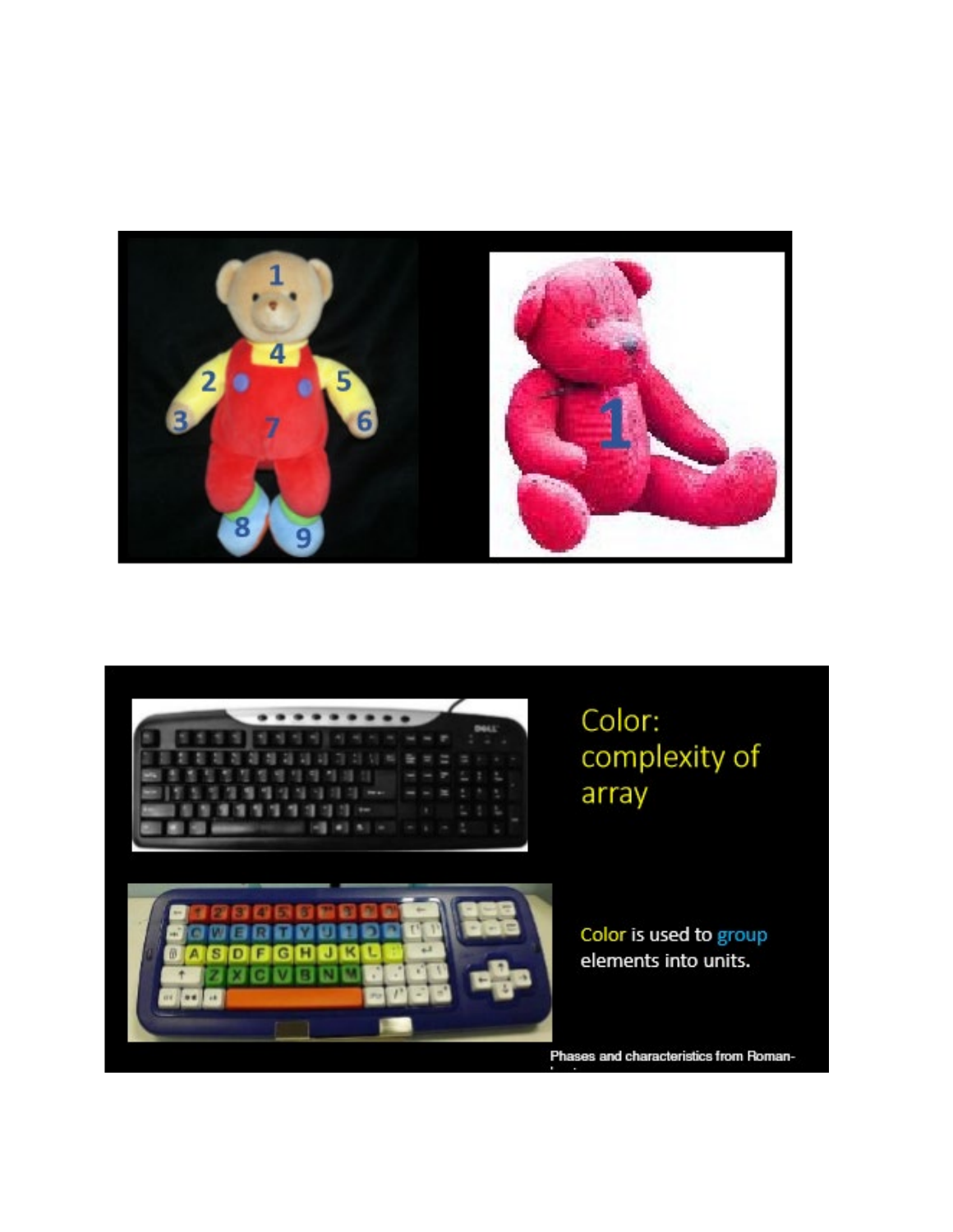

**c. MOST COMMOM COLOR: RED, YELLOW, BLUE, and GREEN**



- **3) NEAR vision is always better than distance vision** 
	- **a. This can be optimized at time with eyeglasses**
	- **b. Keep Visual cues and targets close**
- **4) Visual processing of children with CVI can improve with:**
	- **1) Environmental adaptations = All natural environments** 
		- **a. NEW places are hard to Handle; similar setting are well –tolerated**
	- **2) Task adaptations = All daily routines**
	- **3) Facilitation Techniques** 
		- **a. Verbal cues**
		- **b. Visual cues**
		- **c. Modeling**
		- **d. Hand over hand tasks with the child**
		- **e. Fading – Gradual decrease in amount of assistance provided – Increasing the child's independence/skill level by decreasing adaptations or feedback**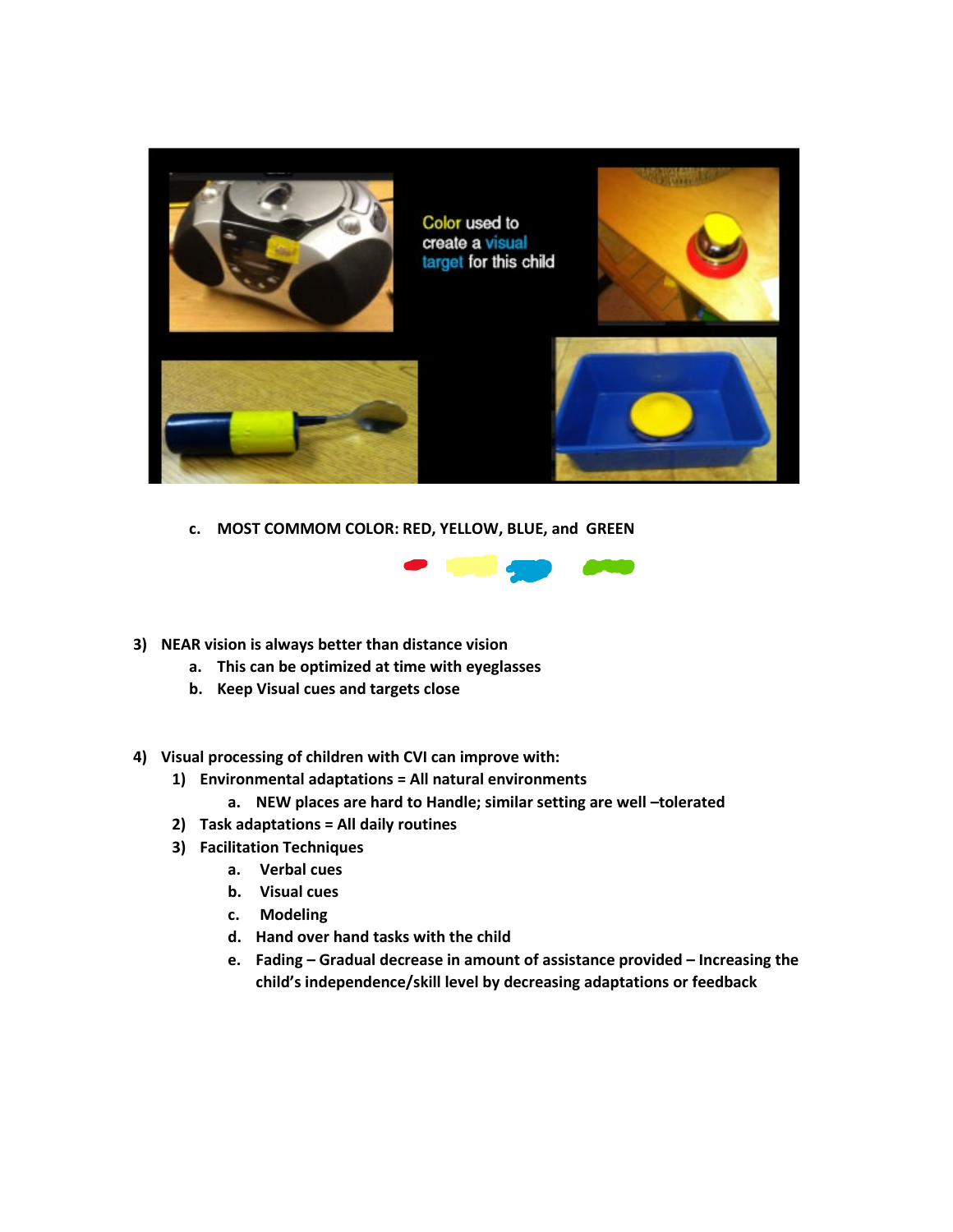#### **Key Resources: As the PARENT or GUARDIAN, : YOU ARE ALWAYS THE LIFE LONG VISION THERAPIST!**

#### **Other KEY resources**

- 1) Occupational/ Physical therapist = focus to visual-related tasks
- 2) Vision therapist to facilitate techniques mentioned improve visual development
- 3) Early clinic Intervention assessment= EARLY INTERVENTION IS ALWAYS BETTER !
	- a. Family service plan
	- b. Communication among all the Professional discipline

## **CVI Resources**

#### **Pediatric Cortical Visual Impairment Society** [www.pediatricCVlsociety.org](http://www.pediatriccvlsociety.org/)

- **The Perkins School for The Blind** www.perkinselearnind.ord. Offers online courses, lectures and informational sessions.
- **The American Foundation For The Blind** www.afb.orq p Textbooks associated with education of children with CVI
- The **American Printing House for the Blind** www.aph.orq Products for students with CVI and helpful website.

#### **American Academy of Pediatric Ophthalmology and Strabismus** www.aapos.orq

**The American Conference on Pediatric Cortical Visual Impairment**  www.childrensomaha.orgicontinuinged

A yearly interdisciplinary conference for professionals and parents

#### **Parent support groups**

**Start Seeing CVI** https://startseeingcvi.com/

**CVI Momifesto** https://cvimomifesto.com/ **Facebook**

- **CVI Neuroplasticity Research Group**
- **CVI Phase III Community**
- **CVI Connection**